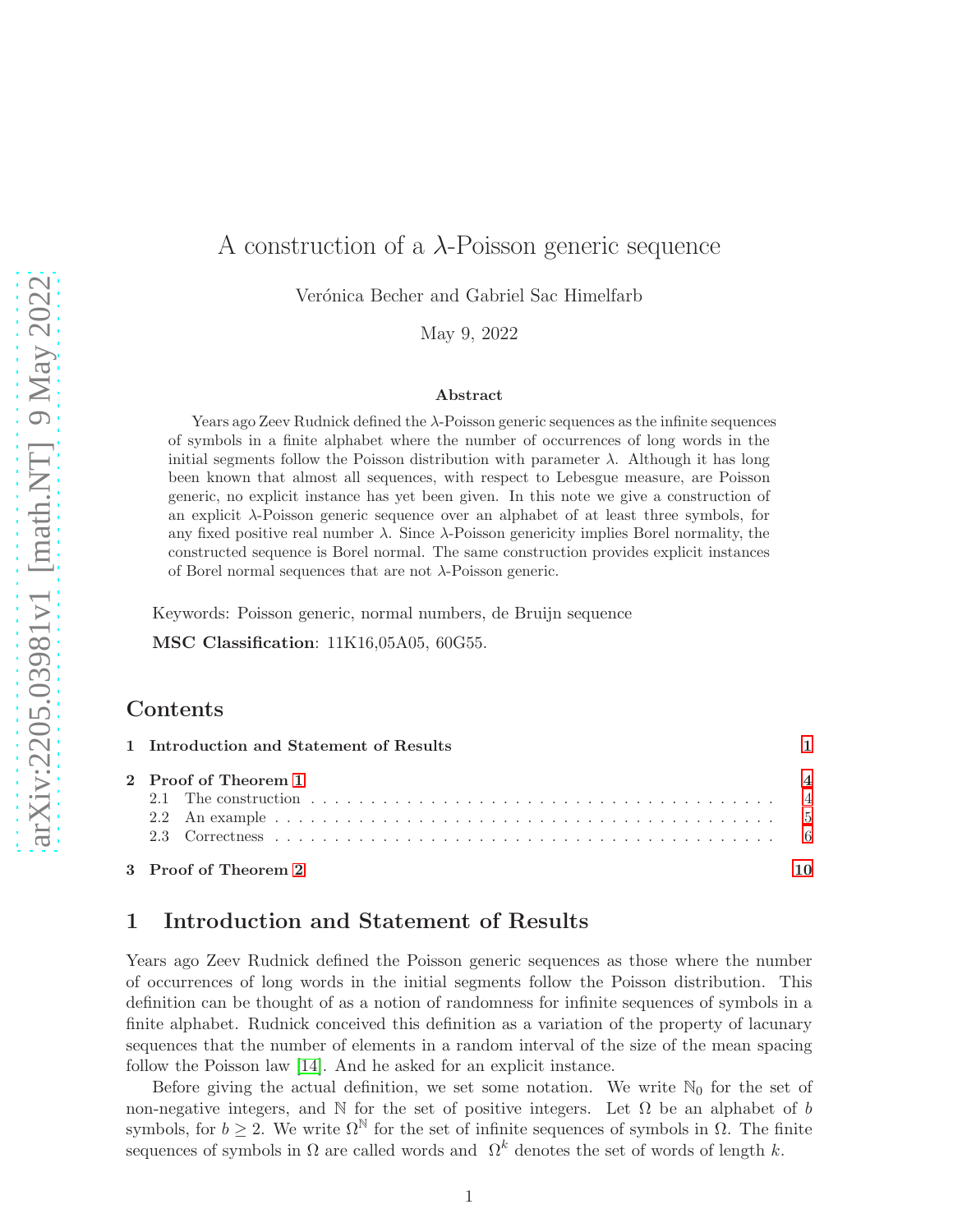We number the positions in words and infinite sequences starting at 1 and we write  $w[i...j]$ for the subsequence of w that begins in position i and ends in position j. For a word w we denote its length as  $|w|$ . Given two words w and v, the number of occurrences of v in w is

$$
|v|_w = \#\{i : v[i...i + |w| - 1] = w\}.
$$

For example,  $|0001|_{00} = 2$ . For  $x \in \Omega^{\mathbb{N}}$ , a positive real number  $\lambda, i \in \mathbb{N}_0$  and  $k \in \mathbb{N}$  we write  $Z_{i,k}^{\lambda}(x)$  for the proportion of words of length k that occur exactly i times in  $x[1..\lfloor \lambda b^k \rfloor]$ ,

$$
Z_{i,k}^{\lambda}(x) = \frac{\#\{w \in \Omega^k : |x[1...|\lambda b^k]| | w = i\}}{b^k}.
$$

**Definition 1.** Let  $\lambda$  be a positive real number. A sequence  $x \in \Omega^{\mathbb{N}}$  is  $\lambda$ -Poisson generic if for every  $i \in \mathbb{N}_0$ ,

$$
\lim_{k \to \infty} Z_{i,k}^{\lambda}(x) = e^{-\lambda} \frac{\lambda^i}{i!}.
$$

A sequence is Poisson generic if it is  $\lambda$ -Poisson generic for all positive real numbers  $\lambda$ .

The  $\lambda$ -Poisson generic property can be thought of in terms of random allocations of balls in bins, where the  $N = \lfloor \lambda b^k \rfloor$  initial words of length k of a random sequence are the balls, and the  $b^k$  possible words of length k are the bins. These allocations are almost independent: it can be easily checked that the probability that two words in  $\Omega^k$  picked uniformly at random appear in overlapping positions is exactly  $b^{-2k}$ , as if they were independent. The occupancy of a random bin satisfies a Poisson law in the limit, the proof can be read from [\[7,](#page-11-0) Example III.10].

Benjamin Weiss and Yuval Peres [\[16,](#page-12-1) [15\]](#page-12-2) proved that almost all sequences with respect to Lebesgue measure are Poisson generic. In fact, they proved the following stronger result: Consider the finite probability spaces  $\Omega^k$ ,  $k \in \mathbb{N}$ , with the uniform probability measure. Fix  $x \in \Omega^{\mathbb{N}}$ , and define on these spaces, for each bounded Borel set  $S \subset \mathbb{R}^+$ , the random variable  $M_k^x(S)$  in the following way:  $M_k^x(S)(\omega)$  counts the number of indexes  $j \in b^kS$  such that word  $\omega$  occurs in x in those indexes. Then, for almost all x with respect to the Lebesgue measure,  $M_k^x(.)$  converges in distribution to the standard Poisson point process in the line as k converges to infinity, see also [\[1,](#page-11-1) Theorem 1]. Since  $Z_{i,k}^{\lambda}(x) = Pr(M_k^x((0,\lambda]) = i)$  it follows that almost all  $x$  with respect to the Lebesgue measure are Poisson generic.

Despite this result, no explicit example has yet been given. The following is the main result of this note and its corollary gives a construction of a λ-Poisson generic sequence for any positive real  $\lambda$ .

<span id="page-1-0"></span>**Theorem 1.** Let  $\lambda$  be a positive real number and  $\Omega$  a b-symbol alphabet ,  $b \geq 3$ . Let  $(p_i)_{i \in \mathbb{N}_0}$ *be a sequence of non-negative real numbers such that*  $\sum$  $i \geq 0$  $p_i = 1$  and  $\sum$  $i \geq 0$  $ip_i = \lambda$ . Then there

*is a construction of an infinite sequence* x *over alphabet*  $\Omega$ *, which satisfies for every*  $i \in \mathbb{N}_0$ *,* 

$$
\lim_{k \to \infty} Z_{i,k}^{\lambda}(x) = p_i.
$$

By taking  $p_i = e^{-\lambda} \lambda^i / i!$  we obtain the promised result.

Corollary 1. Fix an alphabet  $\Omega$  of three or more symbols. Fix  $\lambda$  a positive real number. *There is a construction of a*  $\lambda$ -Poisson generic sequence  $x \in \Omega^{\mathbb{N}}$ .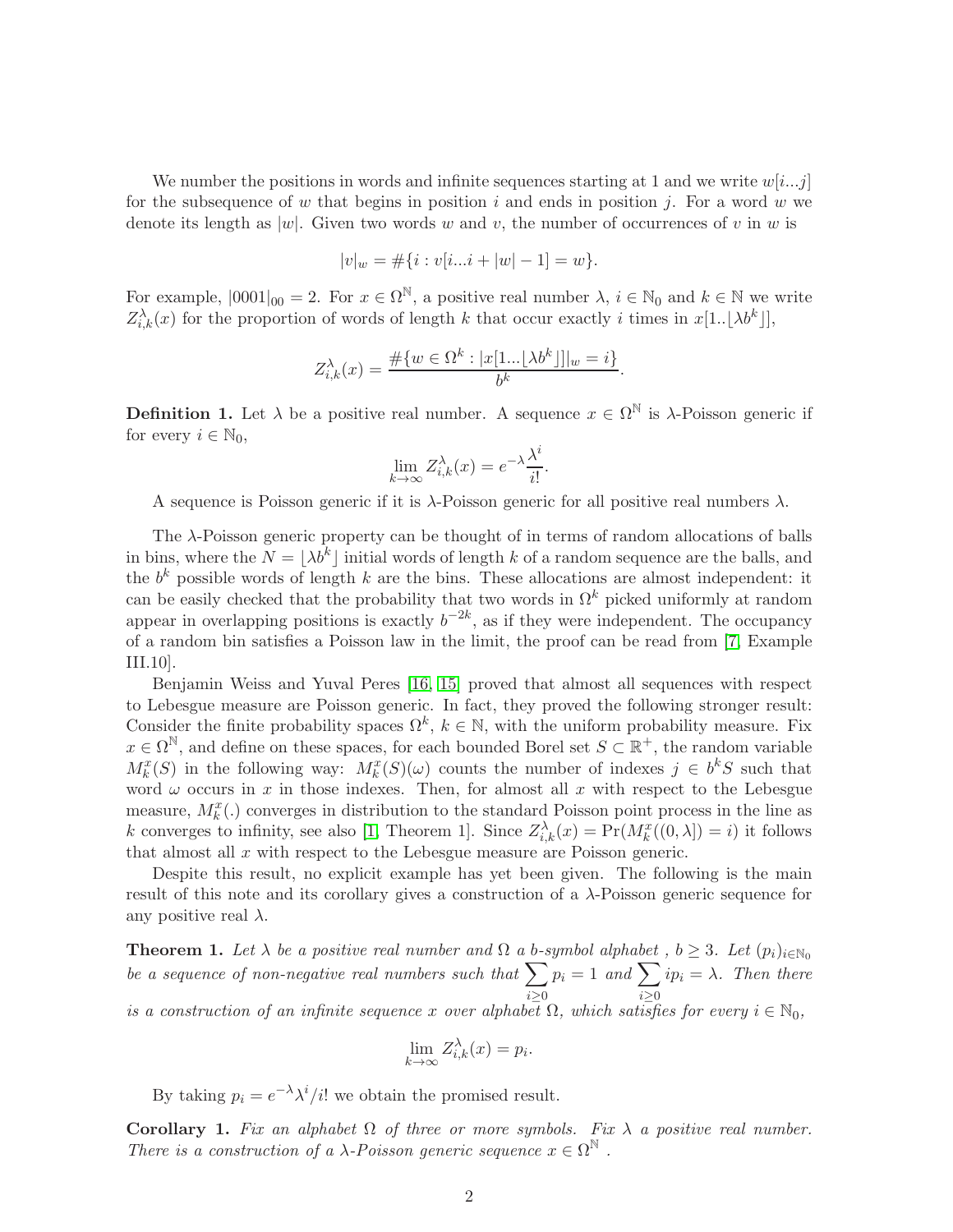To prove Theorem [1](#page-1-0) we give a construction that consists in concatenating segments of any infinite de Bruijn sequence [\[3,](#page-11-2) Theorem 1], which is a sequence that satisfies that each initial segment of length  $b^k$  is a cyclic de Bruijn sequence of order k. Our construction works by selecting segments of this given sequence and repeating them as many times as determined by the probabilities  $p_i$ , for every  $i \in \mathbb{N}_0$ .

<span id="page-2-1"></span>**Remark 1.** The reason behind the limitation of our construction to alphabets of at least three symbols is that there are no infinite de Bruijn sequences in alphabets of two symbols [\[3,](#page-11-2) Theorem 1]. There are, however, binary sequences such that the initial segments of length  $b^{2k+1}$  are cyclic de Bruijn sequences, for all k, but this is not enough for our construction. We believe it is possible to conceive a variant of an infinite de Bruijn sequence for the case of a two-symbol alphabet and run our construction.

**Remark 2.** An infinite sequence  $x = a_1 a_2 \dots$  of symbols in a given alphabet is computable exactly when the map  $k \mapsto a_k$  is computable. Since the set of computable sequences is countable, it has Lebesgue measure 0, so the existence of computable Poisson generic sequences does not necessarily follow from the fact that the set of Poisson generic sequences has full measure. In [\[1,](#page-11-1) Theorem 2] it is shown that there exist countably many Poisson generic computable sequences. Theorem [1](#page-1-0) yields a computable instance when  $(p_i)_{i\in\mathbb{N}}$  is a computable sequence of real numbers, which means that the map  $(i, n) \mapsto$  the n-th digit in the base- $b$  expansion of  $p_i$ , is computable.

For the next result we consider Borel's definition of normality for sequences of symbols in a given alphabet.

**Definition 2.** Let  $\Omega$  be a b-symbol alphabet,  $b \geq 2$ . A sequence  $x \in \Omega^{\mathbb{N}}$  is Borel normal if every word  $w$  occurs in  $x$  with the same limiting frequency as every other word of the same length,

$$
\lim_{n \to \infty} \frac{|x[1..n]|_w}{n} = b^{-|w|}.
$$

Weiss [\[16\]](#page-12-1) showed that 1-Poisson genericity implies Borel normality and that the two notions do not coincide, witnessed by the Champernowne sequence [\[4\]](#page-11-3). In Theorem [2](#page-2-0) we present a normality criterion that generalizes this fact. In contrast to Theorem [1,](#page-1-0) this result does not require the alphabet size b to be greater than 2.

<span id="page-2-0"></span>**Theorem 2.** Let  $\Omega$  be a b-symbol alphabet,  $b \geq 2$ , and let  $x \in \Omega^{\mathbb{N}}$ . We fix a positive real *number*  $\lambda$  *and define for every*  $i \in \mathbb{N}_0$  *the numbers*  $p_i = \liminf_{k \to \infty} Z_{i,k}^{\lambda}(x)$ *. If the numbers*  $p_i$ 

*satisfy* X  $i \geq 0$  $ip_i = \lambda$  *then* x *is normal to base b.* 

**Remark 3.** It is easy to verify that if numbers  $p_i$  are defined as in Theorem [2](#page-2-0) then it is always the case that  $\sum$  $i \geq 0$  $ip_i \leq \lambda$  (for example, it follows from Fatou's Lemma).

As a consequence of Theorem [2,](#page-2-0)

Corollary 2. *Every* λ*-Poisson generic sequence is Borel normal, but the two notions do not coincide. The construction in Theorem [1](#page-1-0) yields infinitely many Borel normal sequences which are not* λ*-Poisson generic.*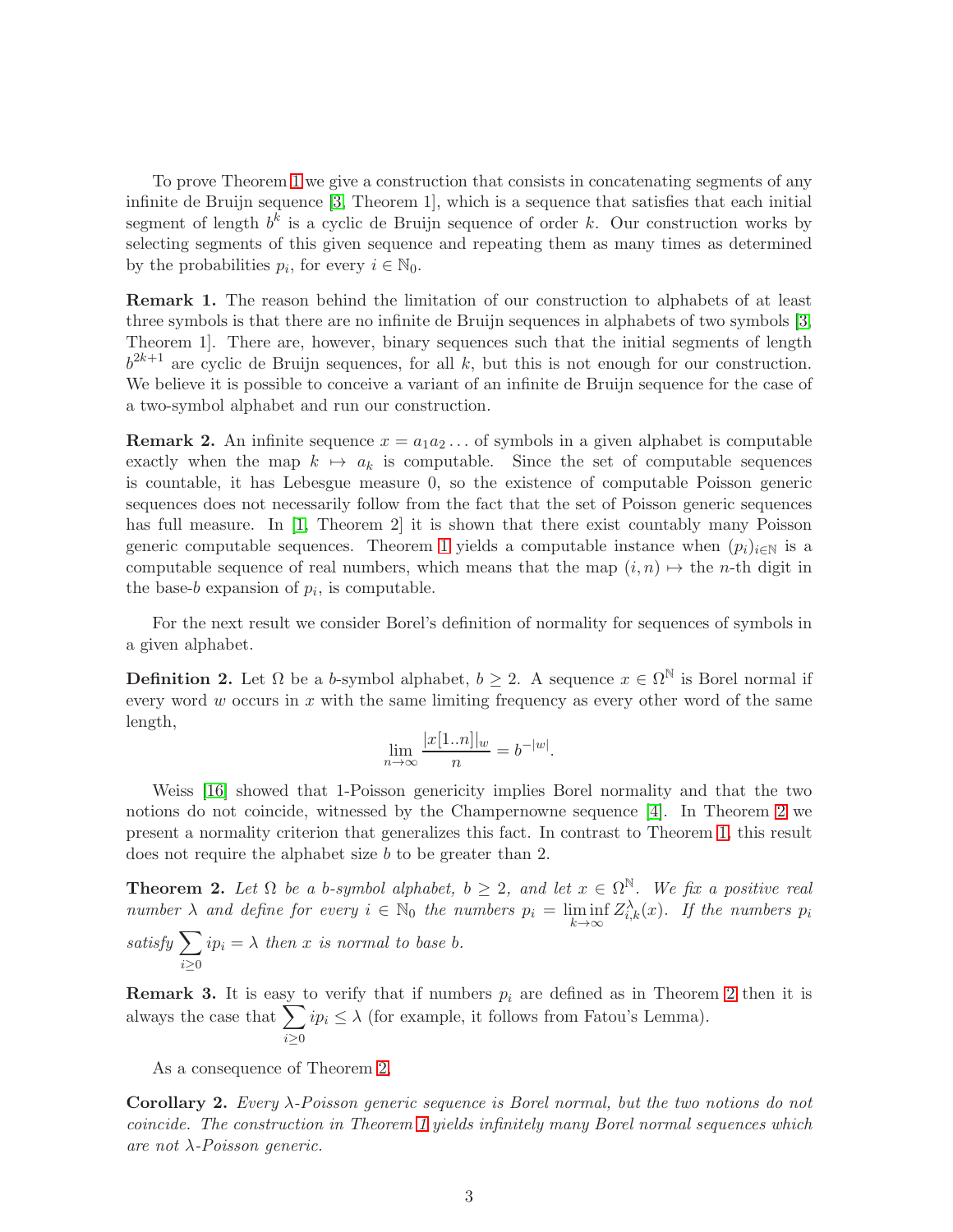# <span id="page-3-1"></span><span id="page-3-0"></span>2 Proof of Theorem [1](#page-1-0)

#### 2.1 The construction

A cyclic de Bruijn sequence of order  $n$  in a b-symbol alphabet is a sequence w of length  $b^n$ where each word of length n occurs exactly once in the circular sequence determined by  $w$ . Thus, at each position of a cyclic de Bruijn sequence of order n starts a different word of length n. The classical reference is [\[6\]](#page-11-4), see also Good's and Korobov's works [\[8,](#page-12-3) [11\]](#page-12-4).

Our construction is based on the following property of de Bruijn sequences, which holds for alphabets of at least three symbols.

<span id="page-3-2"></span>Lemma 1 (Becher and Heiber [\[3,](#page-11-2) Theorem 1]). *Every cyclic de Bruijn sequence of order* n *over an alphabet of at least three symbols can be extended to a cyclic de Bruijn sequence of order*  $n + 1$ *.* 

For example, consider the alphabet  $\{0, 1, 2\}$ . Then, 012110022 is a cyclic de Bruijn sequence of order 2 which can be extended to 012110022101020001112021222, which is a cyclic de Bruijn sequence of order 3. In case the alphabet has exactly two symbols, the extension is only guaranteed from order n to order  $n + 2$  or higher, see [\[3\]](#page-11-2).

Lemma [1](#page-3-2) allows us to define infinite de Bruijn sequences.

**Definition 3.** An infinite de Bruijn sequence in a b-symbol alphabet  $\Omega$ ,  $b \geq 3$ , is an infinite sequence  $A \in \Omega^{\mathbb{N}}$  such that for every  $k \in \mathbb{N}$ ,  $A[1...b^k]$  is a cyclic de Bruijn sequence of order k.

Given a real number  $y \in [0, 1)$ , we write  $\{y\}_k$  for the truncation to k digits of the unique base-b representation of y which does not end in an infinite tail of  $(b-1)$ 's. In the sole case  $y = 1$ , we choose the base-b representation  $\sum$  $i \geq 1$  $(b-1)b^{-i}.$ 

**Construction.** Let  $\lambda$  be a positive real number and  $\Omega$  a b-symbol alphabet,  $b \geq 3$ . Let  $(p_i)_{i\in\mathbb{N}_0}$  be a sequence of non-negative real numbers such that  $\sum$  $i \geq 0$  $p_i = 1$  and  $\sum$  $i \geq 0$  $ip_i = \lambda$ . We

define  $g : \mathbb{N} \to \mathbb{N}$  as  $g(k) = \left\lceil \frac{k}{2} \right\rceil$ 2 and we define the real numbers  $(p_i^k)_{i\geq 0, k\geq 1}$  inductively as follows. For every  $i \geq 1$ ,

$$
p_i^1 = \{p_i\}_{g(1)},
$$
  

$$
p_0^1 = 1 - \sum_{i \ge 1} p_i^1.
$$

And for every  $k \geq 1$  and  $i \geq 1$ ,

$$
p_i^{k+1} = \frac{1}{b} p_i^k + \left\{ \frac{b-1}{b} p_i \right\}_{g(k+1)}
$$

$$
p_0^{k+1} = 1 - \sum_{i \ge 1} p_i^{k+1}.
$$

We fix an infinite de Bruijn sequence A over the alphabet  $\Omega$ . We define  $A_k$  to be  $A[1...b^k]$ . Given a sequence w of length  $b^k$  we say  $\delta$  is a block in w if it is a subsequence of w and

 $|\delta| = b^j \leq b^k$  for some  $j \in \mathbb{N}_0$ . We say that a block  $\delta$  in w has absolute length  $|\delta|$  and relative length  $|\delta|b^{-k}$  with respect to w.

The construction works by steps. Let  $x_k$  be the output of the construction after Step k. Start with  $x_0$  equal to the empty word.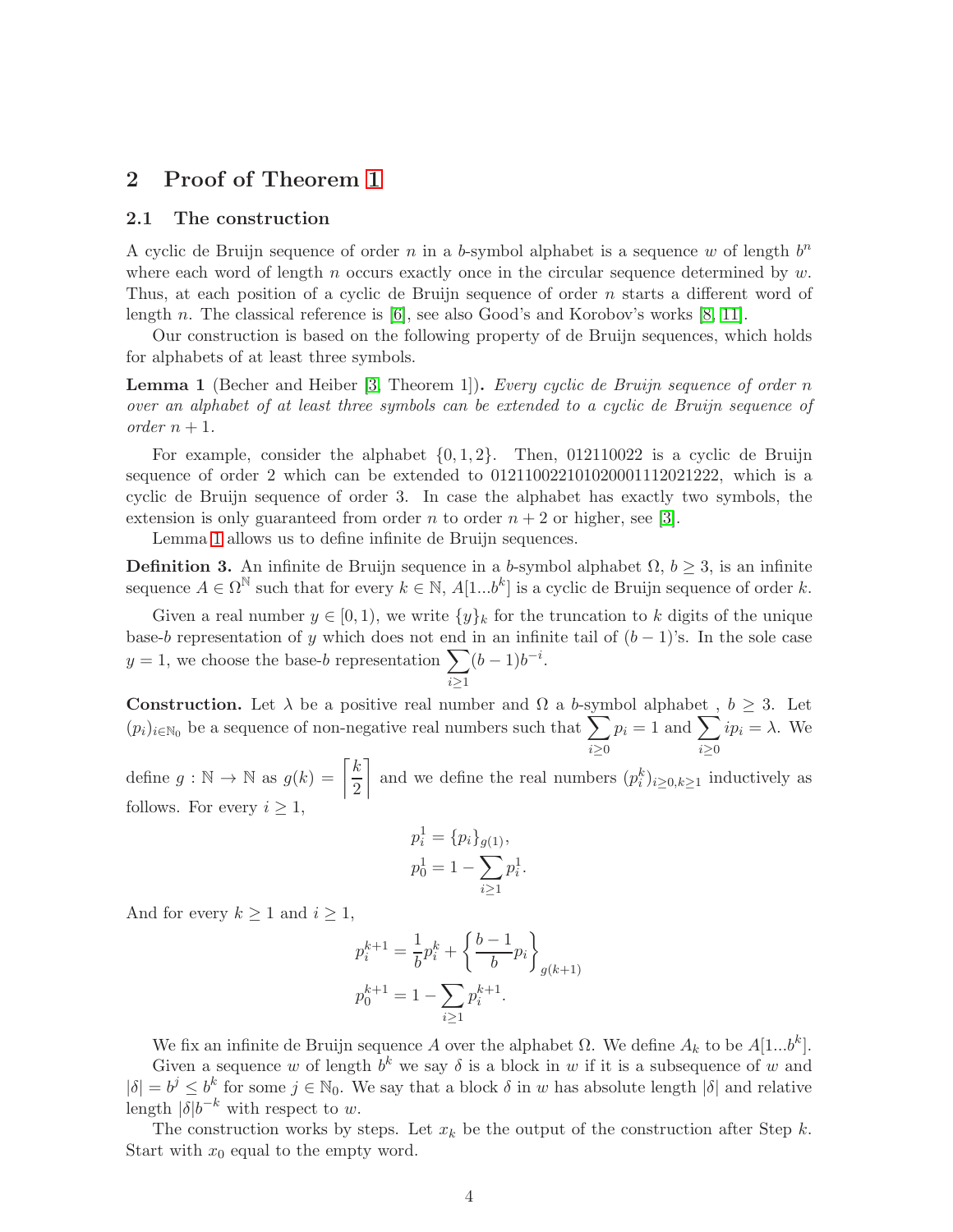**Step 1.** In this first step, we consider the base-b expansion of  $p_i^1$ , for  $i \ge 1$ ,

$$
p_i^1 = 0, c_i
$$

For each  $c_i$ ,  $i \geq 1$ , we choose  $c_i$  blocks of relative length  $b^{-1}$  with respect to  $A_1$ , that is, blocks of length 1 (if  $c_i = 0$  we don't choose any blocks). The selected blocks should be non-overlapping. This is possible thanks to the fact that  $\sum p_i^1 \leq 1$ .  $i \geq 1$ 

The output of the construction after Step 1 is the concatenation of the chosen blocks, in any order, where for every  $i \geq 1$  each of the  $c_i$  selected blocks is repeated exactly i times.

**Step k+1.** We consider the base-b expansion of  $\begin{cases} \frac{b-1}{b-1} \end{cases}$  $\left\{\frac{-1}{b}p_i\right\}$  $g(k+1)$ for  $i \geq 1$ :

$$
\left\{\frac{b-1}{b}p_i\right\}_{g(k+1)} = 0, a_{i,1}a_{i,2}...a_{i,g(k+1)}
$$

where  $a_{i,j} \in \{0, 1, 2, ..., b-1\}$ . We select blocks in  $A_{k+1}[b^k+1...b^{k+1}]$  in the following manner: for each  $a_{i,j}, i \geq 1, j \leq g(k+1)$ , we choose  $a_{i,j}$  blocks of relative length  $b^{-j}$  with respect to  $A_{k+1}$ . If  $a_{i,j} = 0$  we don't select any blocks. Notice that only finitely many blocks are selected. All the selected blocks should be non-overlapping. This is possible due to the fact that

$$
\sum_{i\geq 1}\sum_{1\leq j\leq g(k+1)}a_{i,j}\frac{1}{b^j}=\sum_{i\geq 1}\left\{\frac{b-1}{b}p_i\right\}_{g(k+1)}\leq \frac{b-1}{b}=\frac{|A_{k+1}[b^k+1...b^{k+1}]|}{b^{k+1}}
$$

The construction appends these blocks to  $x_k$ . For every  $i \geq 1$ ,  $j \leq g(k+1)$ , each of the  $a_{i,j}$ selected blocks is repeated exactly  $i$  times. We refer to each of the chosen blocks of  $A$  as constituent segments in the output  $x_{k+1}$ . We say that the concatenation of *i*-many copies of a constituent segment corresponding to  $a_{i,j}$  is a run segment in the output.

#### <span id="page-4-0"></span>2.2 An example

To illustrate the way the construction works, we give an example of three steps of the execution. Just to make the example more enlightening, we set  $g(k) = k$  in this section. Take  $p_0 = 0$ ,  $p_1 = 1/2$ ,  $p_2 = 5/18$ ,  $p_3 = 2/9$ , and  $p_i = 0$  for  $i \ge 4$ . In this case  $\lambda = 31/18$ . Now fix  $b = 3$ ,  $\Omega = \{0, 1, 2\}$  and

#### $A = 012110022101020001112021222...$

$$
p_1 = 0,1111...
$$
 and  $\frac{2}{3}p_1 = 0,1000...$   
\n $p_2 = 0,0211...$  and  $\frac{2}{3}p_2 = 0,0120...$   
\n $p_3 = 0,0200...$  and  $\frac{2}{3}p_3 = 0,0110...$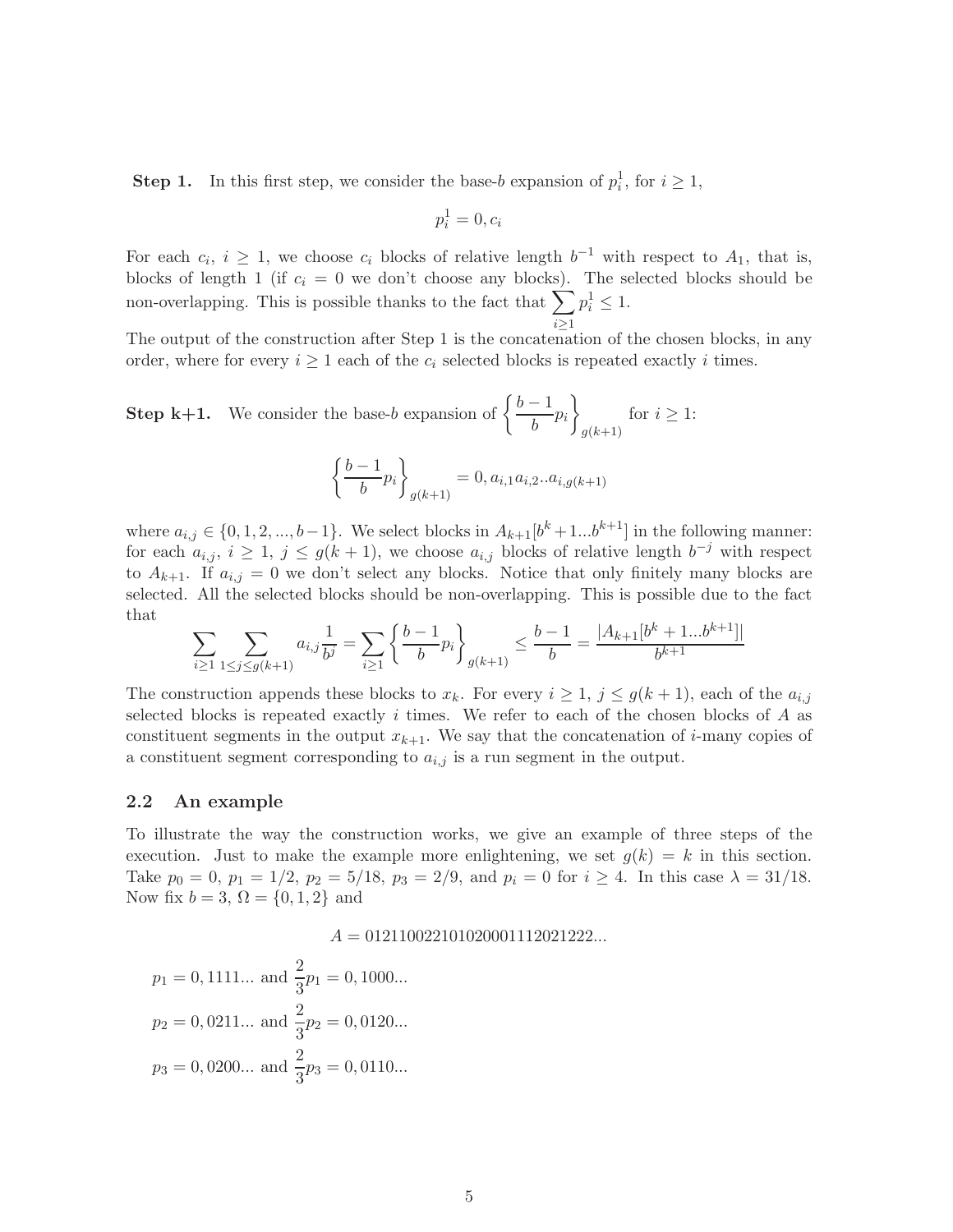Step 1:  
\n
$$
A = \boxed{0} \boxed{12} \boxed{110022} \boxed{101020001112021222} \dots
$$
\n
$$
x_1 = \boxed{0}
$$
\nStep 2:  
\n
$$
A = 012 \boxed{110 \boxed{0 \boxed{22}} \boxed{101020001112021222} \dots
$$
\n
$$
x_2 = 0 \boxed{110 \boxed{0 \boxed{0 \boxed{222}} \boxed{2}}
$$
\nIn this case 
$$
\boxed{0}
$$
, 
$$
\boxed{110}
$$
, 
$$
\boxed{0}
$$
 and 
$$
\boxed{2}
$$
 are the constituent segments of  $x_2$ .  
\nStep 3:  
\n
$$
A = 012 \boxed{110022} \boxed{101020001} \boxed{112} \boxed{021} \boxed{212} \boxed{212} \dots
$$
\n
$$
x_3 = 011000222 \boxed{101020001} \boxed{112} \boxed{112} \boxed{021} \boxed{021} \boxed{212} \boxed{222} \boxed{21}
$$
\nIn this case, 
$$
\boxed{112} \boxed{112}
$$
 is the run segment corresponding to the constituent segment  $\boxed{021}$ , and  $\boxed{021} \boxed{021} \boxed{021}$  is the run segment corresponding to the constituent segment  $\boxed{021}$ .

#### <span id="page-5-0"></span>2.3 Correctness

To prove the correctness of the construction we use the following fact and four lemmas.

<span id="page-5-2"></span>**Fact 1.** For every  $y \in [0,1)$  and every  $k \geq 1$ ,  $y - \frac{1}{k}$  $\frac{1}{b^k} < \{y\}_k \leq y$ . In the case  $y = 1$ ,  ${y}_k = y - \frac{1}{\frac{1}{k}}$  $\frac{1}{b^k}$ .

<span id="page-5-3"></span>**Lemma 2.** For every  $i \geq 1$  the sum of the relative lengths with respect to  $A_k$  of all constituent segments in the output  $x_k$  that are repeated exactly i times is  $p_i^k$ .

*Proof.* It can easily be checked by induction on k, using the definition of  $p_i^k$  and the way the construction operates. If  $k = 1$ , this is immediately true by Step 1 of the construction. Assuming the statement is true for  $k$ , let us see it is also true for  $k + 1$ . Notice that blocks that occur in  $x_k$  have a relative length in  $A_{k+1}$  which is  $1/b$  of their relative length in  $A_k$ . The extra blocks added contribute with  $\left\{\frac{b-1}{b-1}\right\}$  $\left\{\frac{-1}{b}p_i\right\}$  $g(k+1)$ to the sum. Then, the sum of the relative lengths with respect to  $A_{k+1}$  is

$$
\frac{1}{b}p_i^k + \left\{\frac{b-1}{b}p_i\right\}_{g(k+1)} = p_i^{k+1}
$$

<span id="page-5-4"></span>**Lemma 3.** For every  $i \in \mathbb{N}_0$ ,  $\lim_{k \to \infty} p_i^k = p_i$ . In fact, for every  $i \geq 1$ ,  $k \geq 1$ , the following *estimation holds,*

<span id="page-5-1"></span>
$$
p_i - \frac{k}{b^{g(k)}} \le p_i^k \le p_i. \tag{1}
$$

 $\Box$ 

.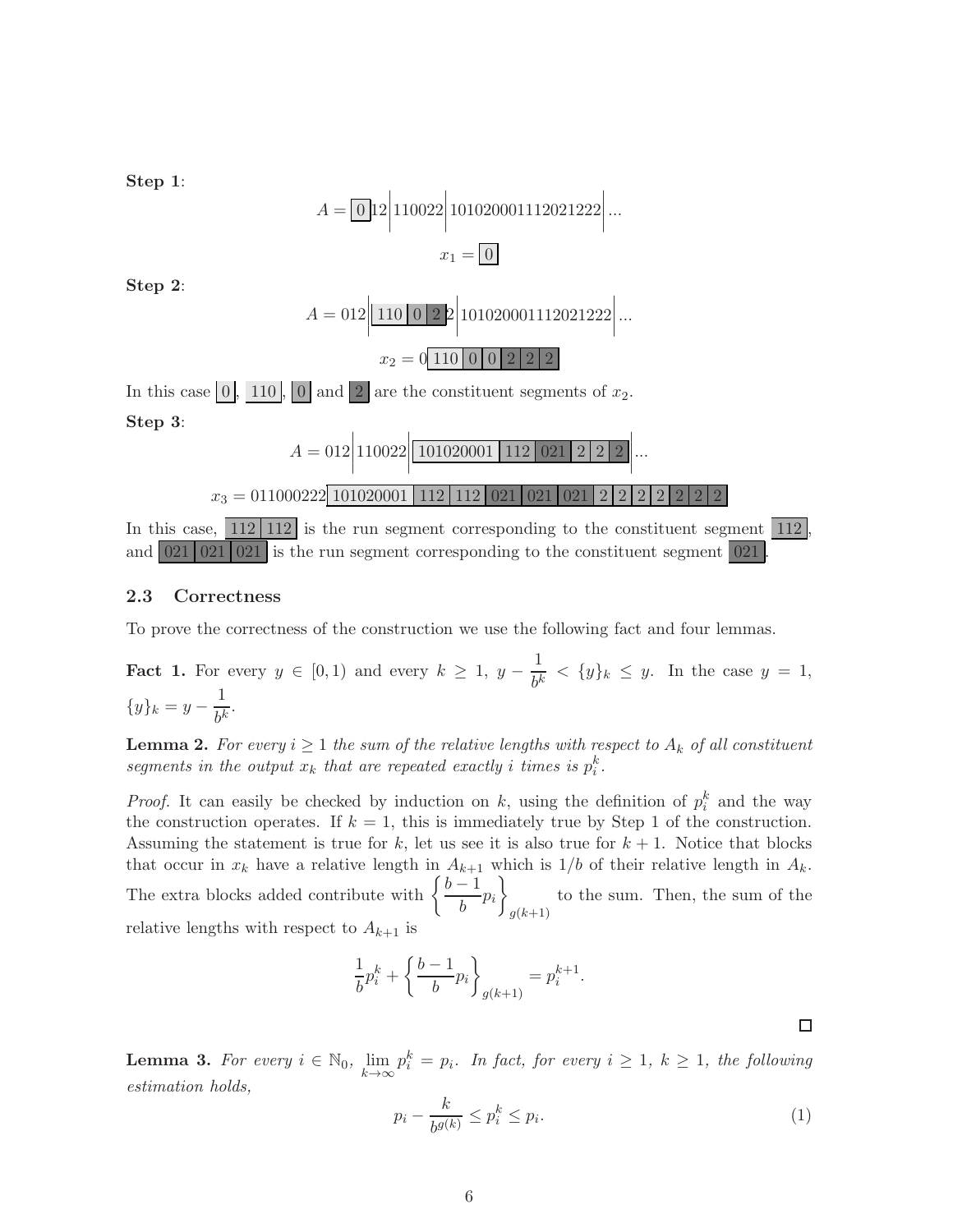*Proof.* For  $i \geq 1$  we prove [\(1\)](#page-5-1) by induction on k. If  $k = 1$  it follows immediately from the definition of  $p_i^1$  and Fact [1.](#page-5-2) For the inductive step, notice that

$$
p_i^{k+1} = \frac{1}{b} p_i^k + \left\{ \frac{b-1}{b} p_i \right\}_{g(k+1)} \le \frac{1}{b} p_i + \frac{b-1}{b} p_i \le p_i.
$$

$$
p_i - p_i^{k+1} = p_i - \left(\frac{1}{b}p_i^k + \left\{\frac{b-1}{b}p_i\right\}_{g(k+1)}\right) \le p_i - \frac{1}{b}\left(p_i - \frac{k}{b^{g(k)}}\right) - \left\{\frac{b-1}{b}p_i\right\}_{g(k+1)} \n\le \frac{b-1}{b}p_i - \left\{\frac{b-1}{b}p_i\right\}_{g(k+1)} + \frac{k}{b^{1+g(k)}} \n\le \frac{1}{b^{g(k+1)}} + \frac{k}{b^{1+g(k)}} \n\le \frac{k+1}{b^{g(k+1)}}.
$$

In the case of  $i = 0$ ,

$$
|p_0^k - p_0| = \left| 1 - \sum_{i \ge 1} p_i^k - \left( 1 - \sum_{i \ge 1} p_i \right) \right| = \sum_{i \ge 1} (p_i - p_i^k).
$$

Given  $\varepsilon > 0$ , there exists  $N > 0$  such that  $\sum$  $i \geq N+1$  $p_i < \frac{\varepsilon}{2}$  $\frac{1}{2}$ . Then,

$$
|p_0^k - p_0| \le \sum_{i=1}^N (p_i - p_i^k) + \sum_{i \ge N+1} p_i < \frac{kN}{b^{g(k)}} + \frac{\varepsilon}{2}.
$$

If k is big enough, then  $\frac{kN}{b^{g(k)}} < \frac{\varepsilon}{2}$  $\frac{\varepsilon}{2}$  and  $|p_0^k - p_0| < \varepsilon$ , as desired.

<span id="page-6-0"></span>**Lemma 4.** Let  $x_k$  be the word output by the construction after step  $k$ . Then,

$$
\lim_{k \to \infty} \frac{|\lfloor \lambda b^k \rfloor - |x_k||}{b^k} = 0.
$$

*Proof.* By Lemma [2,](#page-5-3)  $|x_k| = b^k \sum$  $i \geq 1$  $ip_i^k$ . Then,

$$
\frac{|\lfloor \lambda b^k \rfloor - |x_k||}{b^k} \le \frac{|\lfloor \lambda b^k \rfloor - \lambda b^k|}{b^k} + \left| \lambda - \sum_{i \ge 1} i p_i^k \right| \le \frac{1}{b^k} + \left| \lambda - \sum_{i \ge 1} i p_i^k \right|.
$$

It suffices to prove then that the last term converges to zero. Recall that  $(p_i)_{i \in \mathbb{N}_0}$  satisfies  $\lambda = \sum$ i≥1  $ip_i$ . Hence,  $\overline{1}$  $\overline{1}$ 

$$
\left|\lambda - \sum_{i \geq 1} ip_i^k \right| = \sum_{i \geq 1} i(p_i - p_i^k).
$$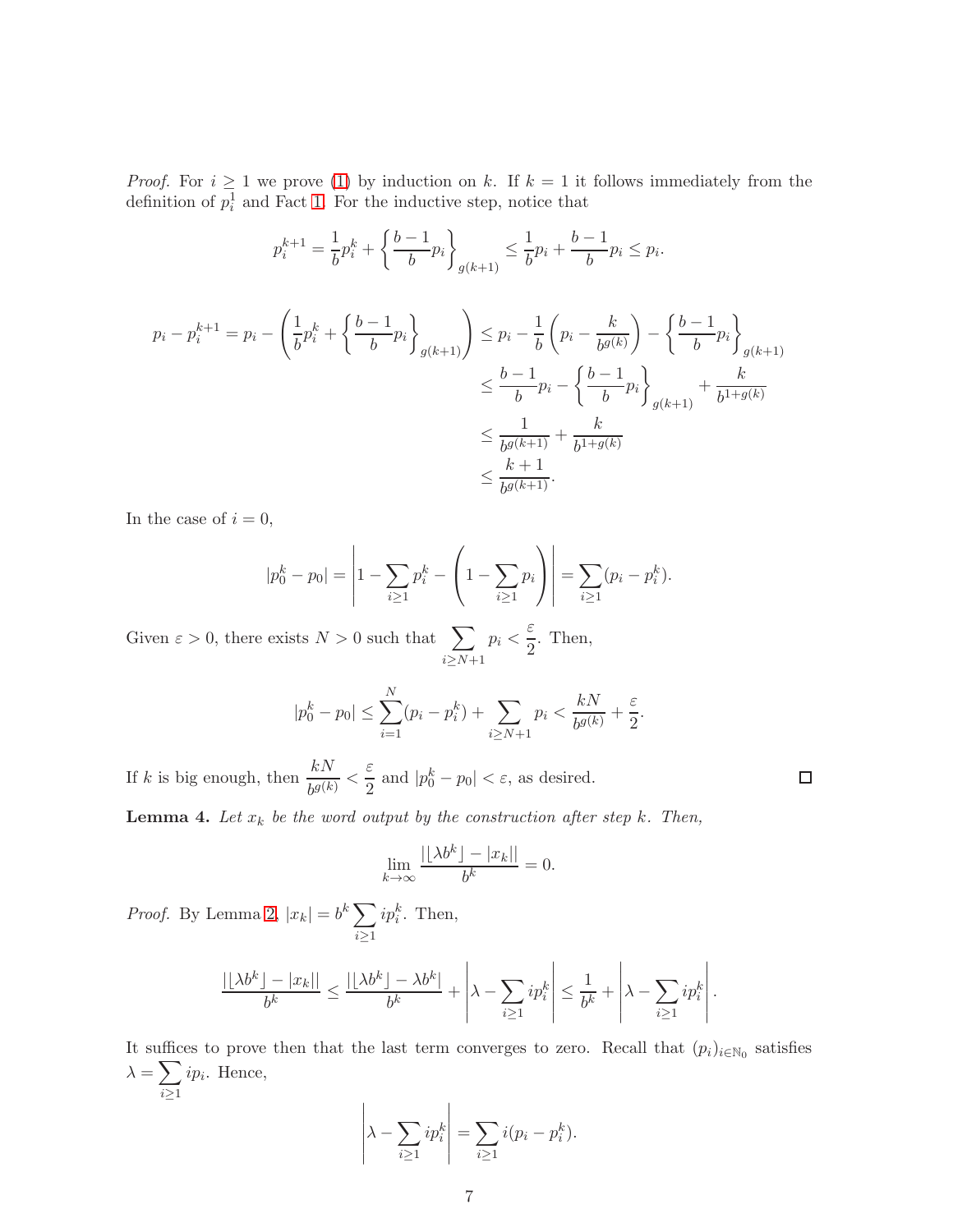Given  $\varepsilon > 0$  take N big enough so that  $\sum$  $i \geq N+1$  $ip_i < \frac{\varepsilon}{2}$  $\frac{1}{2}$ . By means of Equation [1](#page-5-1) of Lemma [3,](#page-5-4)

$$
\sum_{i\geq 1} i(p_i - p_i^k) \leq \sum_{i=1}^N i \frac{k}{b^{g(k)}} + \sum_{i\geq N+1} i p_i < \frac{k}{b^{g(k)}} \frac{N(N+1)}{2} + \frac{\varepsilon}{2}.
$$

Clearly, when k is large enough,  $\frac{k}{b^{g(k)}}$  $N(N+1)$  $\frac{7+1}{2}<\frac{\varepsilon}{2}$  $\frac{1}{2}$ .

Recall that each of the blocks of A used at step k is a constituent segment in the output  $x_k$ , and the concatenation of *i*-many copies of a constituent segment corresponding to  $a_{i,j}$  is a run segment. Let  $B_k$  be the number of run segments in the output  $x_k$ .

<span id="page-7-0"></span>**Lemma 5.** *The quantities*  $B_k$  *satisfy* 

$$
\lim_{k \to \infty} \frac{k B_k}{b^k} = 0.
$$

*Proof.* Notice that for every  $\ell \geq 2$ .

$$
\frac{1}{b^{g(\ell)}}(B_{\ell} - B_{\ell-1}) = \frac{1}{b^{g(\ell)}} \sum_{i \ge 1} \sum_{j=1}^{g(\ell)} a_{i,j} \\
\le \sum_{i \ge 1} \sum_{j=1}^{g(\ell)} \frac{1}{b^j} a_{i,j} \\
\le \sum_{i \ge 1} \frac{b-1}{b} p_i \\
\le 1.
$$

Recall  $g(\ell) = \left\lceil \frac{\ell}{2} \right\rceil$ 2 . Notice k

$$
B_k = B_1 + \sum_{\ell=2}^k B_\ell - B_{\ell-1}.
$$

Then we obtain

$$
\frac{kB_k}{b^k} \le \frac{k\sum\limits_{\ell=2}^k b^{g(\ell)} + kB_1}{b^k}
$$
  

$$
\le \frac{k\sum\limits_{\ell=0}^k b^{1+\ell/2} + kB_1}{b^k}
$$
  

$$
\le \frac{b(b^{1/2}-1)^{-1}k(b^{(k+1)/2}-1) + kB_1}{b^k},
$$

which converges to  $0$  as  $k$  goes to infinity.

 $\Box$ 

 $\Box$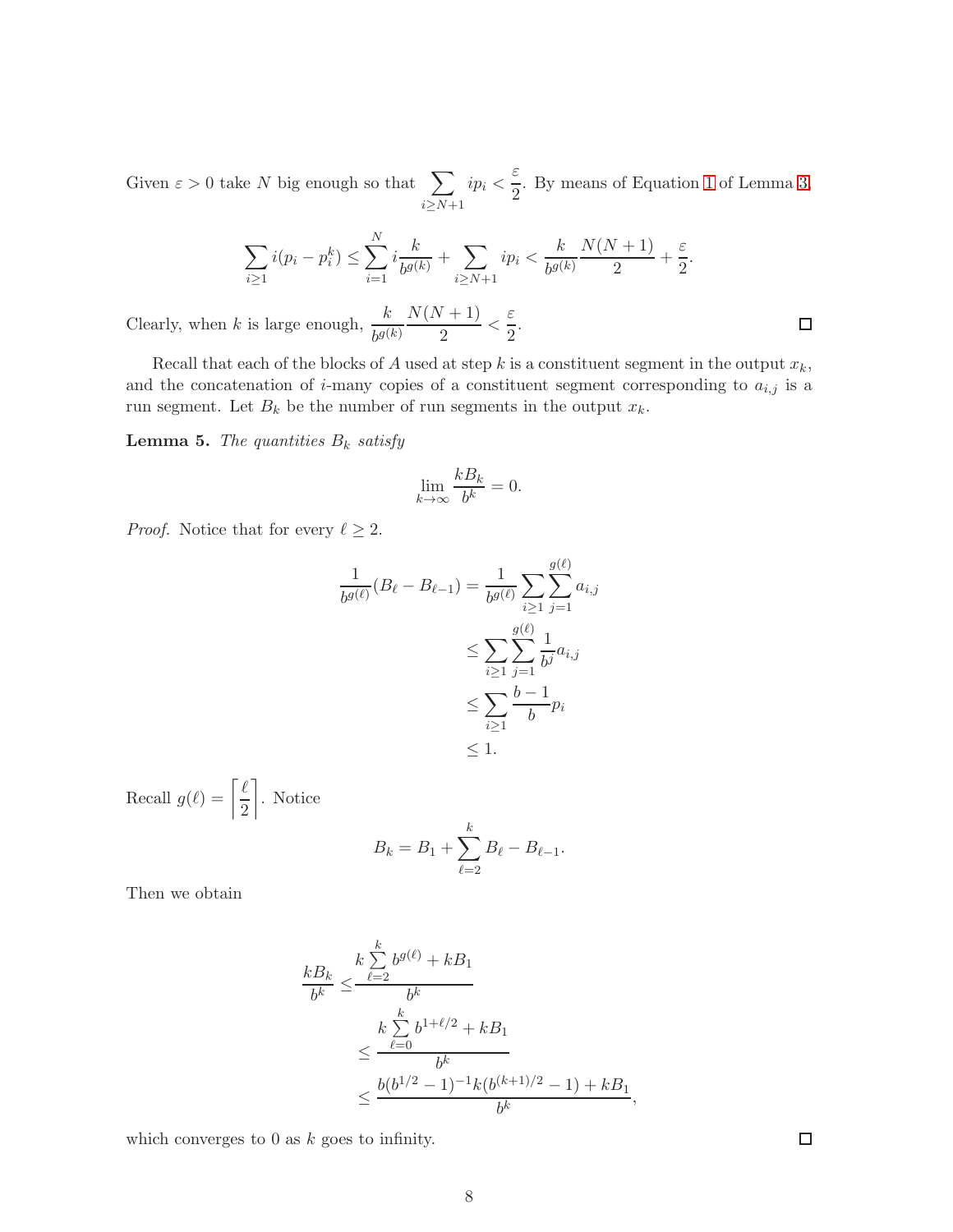Notice there are many other alternatives for the function  $q$ . Any choice which makes Lemma [5](#page-7-0) true is possible for our construction.

We are ready for the proof of Theorem [1.](#page-1-0)

*Proof of Theorem [1.](#page-1-0)* First we consider the case  $i \geq 1$  and we estimate the value of  $Z_{i,k}^{\lambda}(x)$ .

Since we are only interested in the value of  $Z_{i,k}^{\lambda}(x)$  as k tends to infinity, by Lemma [4,](#page-6-0) it suffices to count occurrences of words in  $x_k$  instead of  $x[1... \lfloor \lambda b^k \rfloor]$ .

By Lemma [1,](#page-3-2) in  $A_k$  each word of length k occurs exactly once, so the blocks used by the construction don't have any words of length  $k$  in common. Then, if a constituent segment  $w$ of relative length  $b^{-j}$  with respect to  $A_k$  and absolute length  $b^{k-j}$  is repeated exactly i times in  $x_k$ , we may assume it contributes with  $b^{k-j}$  words to the numerator, that is, it contributes to  $Z_{i,k}^{\lambda}(x)$  with its relative length with respect to  $x_k$ . To see this, notice that the words of length  $k$  that could make the actual count differ from this approximation belong to one of the following groups:

- 1. For each run segment corresponding to a constituent segment of length at least  $k$ , we need to consider words that occur in between the constituent segments inside the run segment, which are at most  $k$  different words, and words across the ending of the run segment and the beginning of the next one, which are also at most  $k$ . Then, the number of such words is at most  $2k$  for each run segment.
- 2. We also need to consider the number of different words in run segments composed of constituent segments of length  $s < k$ . In this case, the first s words of length k in the run segment are repeated throughout the segment. There are less than  $k$  extra words that occur across the end of the run segment and the beginning of the next one . Thus, there are less than  $s + k < 2k$  different words for each such run segment.

The error introduced by the previous assumption is then bounded by  $2kB_k$ , which by Lemma [5](#page-7-0) becomes negligible as  $k$  tends to infinity. By the previous approximations, we can estimate  $Z_{i,k}^{\lambda}(x)$  as the sum of the relative lengths of all constituent segments that occur exactly i times in  $x_k$ . By Lemma [2,](#page-5-3) we can then compute the limit of  $Z_{i,k}^{\lambda}(x)$  as k tends to infinity as  $\lim_{k\to\infty} p_i^k$  which is equal to  $p_i$ , thanks to Lemma [3.](#page-5-4)

To conclude, we must consider the case  $i = 0$ . We need to compute

$$
Z_{0,k}^{\lambda}(x) = \frac{\#\{w \in \Omega^k : |x[1... \lfloor \lambda b^k \rfloor]|_w = 0\}}{b^k}.
$$

The numerator is equal to the total number of words of length k minus the number of words of length  $k$  that occur at least once. Using the same approximations as before, we estimate the ratio as the relative length of the unused portion of  $A_k$  after step k, that is,

$$
1 - \sum_{i \ge 1} p_i^k = p_0^k.
$$

By Lemma [3,](#page-5-4) we know that  $p_0^k$  converges to  $p_0$  as k goes to infinity. This concludes the proof.  $\Box$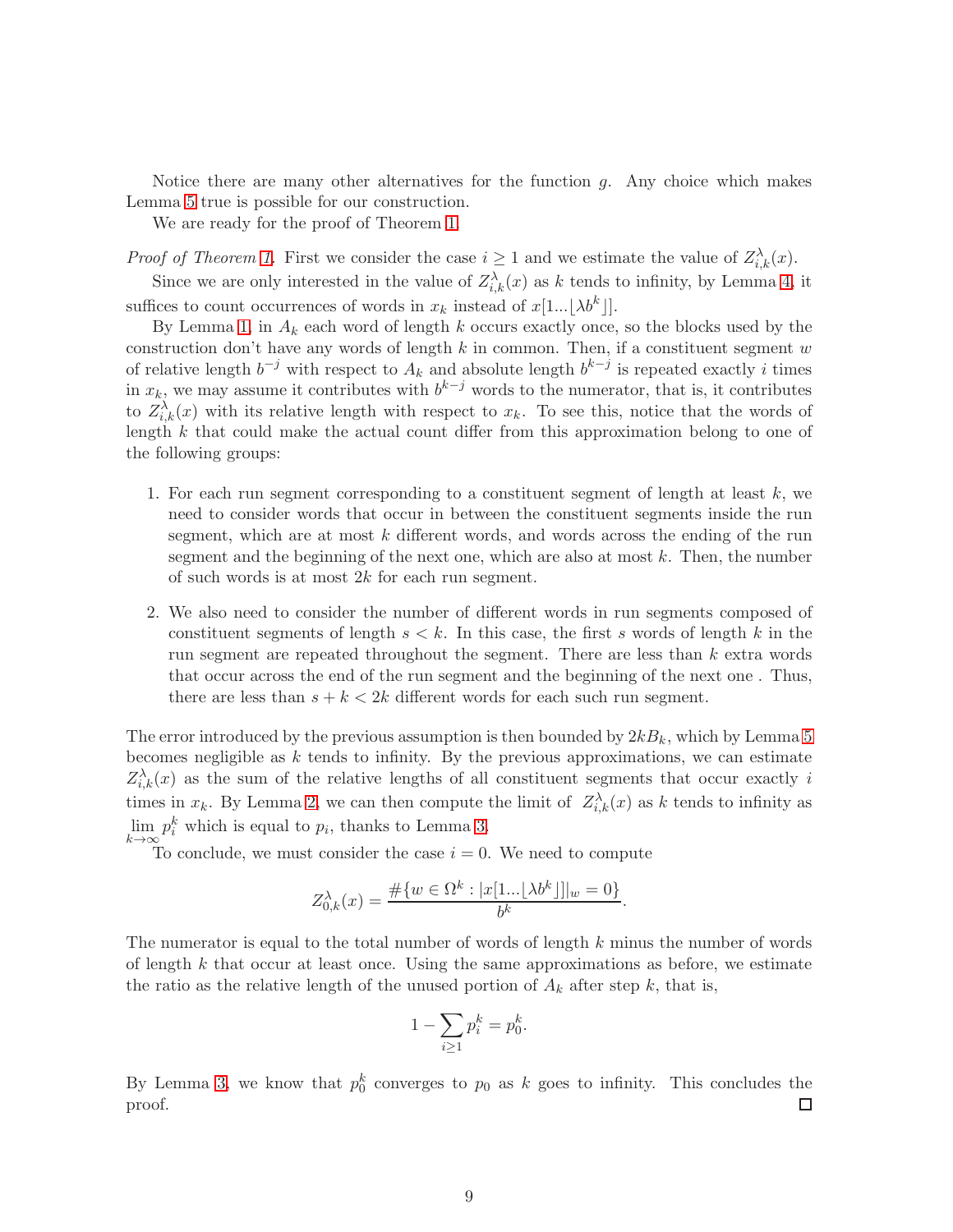<span id="page-9-1"></span>**Remark 4.** Our construction solves the problem of exhibiting a  $\lambda$ -Poisson generic sequence for any fixed  $\lambda$ . It does not, however, allow us to generate a Poisson generic sequence. This is because we use an infinite de Bruijn sequence for the construction. Suppose we construct x for  $\lambda = 1$ . Then the frequencies for  $\lambda = 1/b$ ,  $i \ge 1$ , satisfy,

$$
\lim_{k \to \infty} Z_{i,k+1}^{1/b}(x) - \frac{1}{b} Z_{i,k}^1(x) = 0.
$$

But this relation does not hold in the case of the probability mass function of the Poisson distribution:

$$
e^{-1/b} \frac{1}{b^i i!} \neq e^{-1} \frac{1}{bi!}.
$$

In view of Remarks [1](#page-2-1) and [4](#page-9-1) it remains unanswered if by using a different sequence A as the source for blocks, our construction could be adapted to produce a Poisson generic sequence, over any alphabet of size  $b \geq 2$ .

### <span id="page-9-0"></span>3 Proof of Theorem [2](#page-2-0)

Theorem [2](#page-2-0) is a generalization of the result proved by Weiss that 1-Poisson genericity implies normality. Weiss' result is reported by Kamae et al. in [\[10\]](#page-12-5) and the proof technique is used in [\[9,](#page-12-6) Theorem 2] to show that the related notion of P-randomness implies normality. We essentially follow the proof outlined by Weiss in [\[16\]](#page-12-1). The proof relies on a classical result due to Pyatetskii-Shapiro [\[13\]](#page-12-7) that can be read from [\[12,](#page-12-8) Theorem A] or [\[2,](#page-11-5) Theorem 1.1].

<span id="page-9-3"></span>**Lemma 6** (Pyatetskii-Shapiro). Let  $\Omega$  be a b-symbol alphabet,  $b \geq 2$ . Let  $x \in \Omega^{\mathbb{N}}$ . If there *exists a positive constant* C *such that for every*  $\ell \in \mathbb{N}$  *and every finite word*  $w \in \Omega^{\ell}$ ,

$$
\limsup_{N \to \infty} \frac{|x[1...N]|_w}{N} \le Cb^{-\ell},
$$

*then* x *is normal.*

Let w be a fixed word. We define the set  $Bad(k, w, \varepsilon)$  as the set of words of length k where the frequency of w differs from the expected frequency for normality by more than  $\varepsilon$ .

$$
Bad(k, w, \varepsilon) = \left\{ v \in \Omega^k : \left| |v|_w - kb^{-|w|} \right| \ge \varepsilon k \right\}
$$

The cardinality of the set  $Bad(k, w, \varepsilon)$  has exponential decay in k. This follows from Bernstein's inequality and was proved in the early works on normal numbers, such as [\[5,](#page-11-6) [13\]](#page-12-7), and since then each work computes a similar upper bound.

<span id="page-9-2"></span>Lemma 7. *Assume a* b*-symbol alphabet. Let* k *and* ℓ *be positive integers and let* ε *be such that*  $6/[\frac{k}{\ell}] \leq \varepsilon \leq 1/b^{\ell}$ . Then, for every word w of length  $\ell$ ,

$$
|Bad(k, w, \varepsilon)| < 4\ell b^{k+\ell} e^{-b^{\ell} \varepsilon^2 k/(6\ell)}.
$$

We can now give the awaiting proof.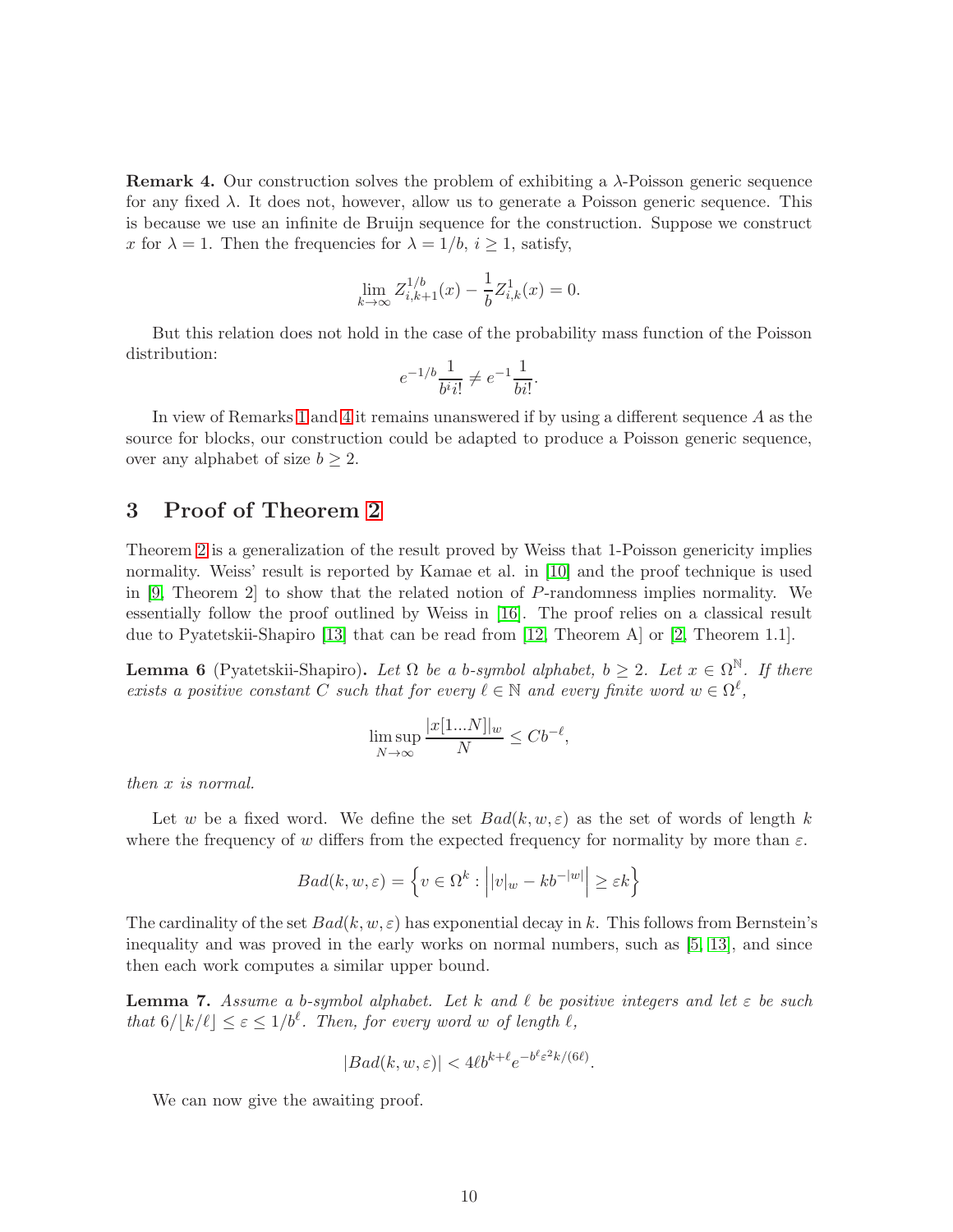*Proof of Theorem [2.](#page-2-0)* We need to prove that x is normal for the b-symbol alphabet. Fix a positive real number  $\varepsilon$ . By hypothesis  $\sum$  $i \geq 0$  $ip_i = \lambda$ . Let  $i_0$  be such that  $\sum$  $i > i<sub>0</sub>$  $ip_i \, < \, \frac{\lambda \varepsilon}{2}$  $\frac{1}{2}$ . It follows that

$$
\sum_{i=0}^{i_0} ip_i > \lambda \left(1 - \frac{\varepsilon}{2}\right).
$$

Recall that for all  $i \in \mathbb{N}_0$ ,

$$
\liminf_{k \to \infty} Z_{i,k}^{\lambda}(x) = p_i.
$$

Let  $k_0$  be such that for all  $k > k_0$  and  $0 \le i \le i_0$ ,

$$
Z_{i,k}^{\lambda}(x) > p_i - \frac{\lambda \varepsilon}{2i_0^2}.
$$

Consider the positions from 1 to  $\lambda b^k$  in x. We say a position is blamed if the word of length k starting at that position occurs more than  $i_0$  times in the prefix  $x[1... \lambda b^k]$  of x. For  $k > k_0$ , we can bound the number of blamed positions between 1 and  $\lambda b^k$  in the following way:

$$
\lfloor \lambda b^k \rfloor - \sum_{i=0}^{i_0} i \ Z_{i,k}^{\lambda}(x) b^k < \lambda b^k - b^k \sum_{i=0}^{i_0} \left( i p_i - \frac{\lambda \varepsilon}{2i_0} \right) \\
&< \lambda b^k + \frac{b^k \lambda \varepsilon}{2} - b^k \sum_{i=0}^{i_0} i p_i \\
&< \lambda b^k + \frac{b^k \lambda \varepsilon}{2} - b^k \lambda \left( 1 - \frac{\varepsilon}{2} \right) \\
&< \lambda \varepsilon b^k.
$$

We cover the positions from 1 to  $|\lambda b^k|$  with non-overlapping words of length k such that no word starts at a blamed position and every position that is not blamed is covered by exactly one word. We refer to these words as covering words. Notice that a covering word may contain blamed positions as long as they are not the first one.

Occurrences of w in  $x[1..\lfloor \lambda b^n \rfloor]$  fall into one of the following categories:

- occurrences of  $w$  starting at a blamed position. The number of such occurrences is bounded by the number of blamed positions, which is at most  $\lambda \varepsilon b^k$ .
- occurrences of w not fully contained in a covering word. Since there are at most  $k^{-1}\lambda b^k$ covering words, the number of these occurrences is bounded by  $|w|k^{-1}\lambda b^k$ .
- occurrences of w contained in a covering word which is in  $Bad(k, w, \varepsilon)$ . Each covering word can occur at most  $i_0$  times, and can contain at most k occurrences of w. Then there are at most  $i_0k|Bad(k, w, \varepsilon)|$  occurrences of w in this case. Notice that for sufficiently large  $k, \varepsilon \geq 6/|k| |w|$ , so we can use the bound in Lemma [7.](#page-9-2)
- occurrences contained in a covering word which is not in  $Bad(k, w, \varepsilon)$ . Each such word contains at most  $kb^{-|w|} + \varepsilon k$  occurrences of w. Since there are at most  $k^{-1}\lambda b^k$  covering words, the total number of such occurrences is at most  $\lambda b^{k} (b^{-|w|} + \varepsilon)$ .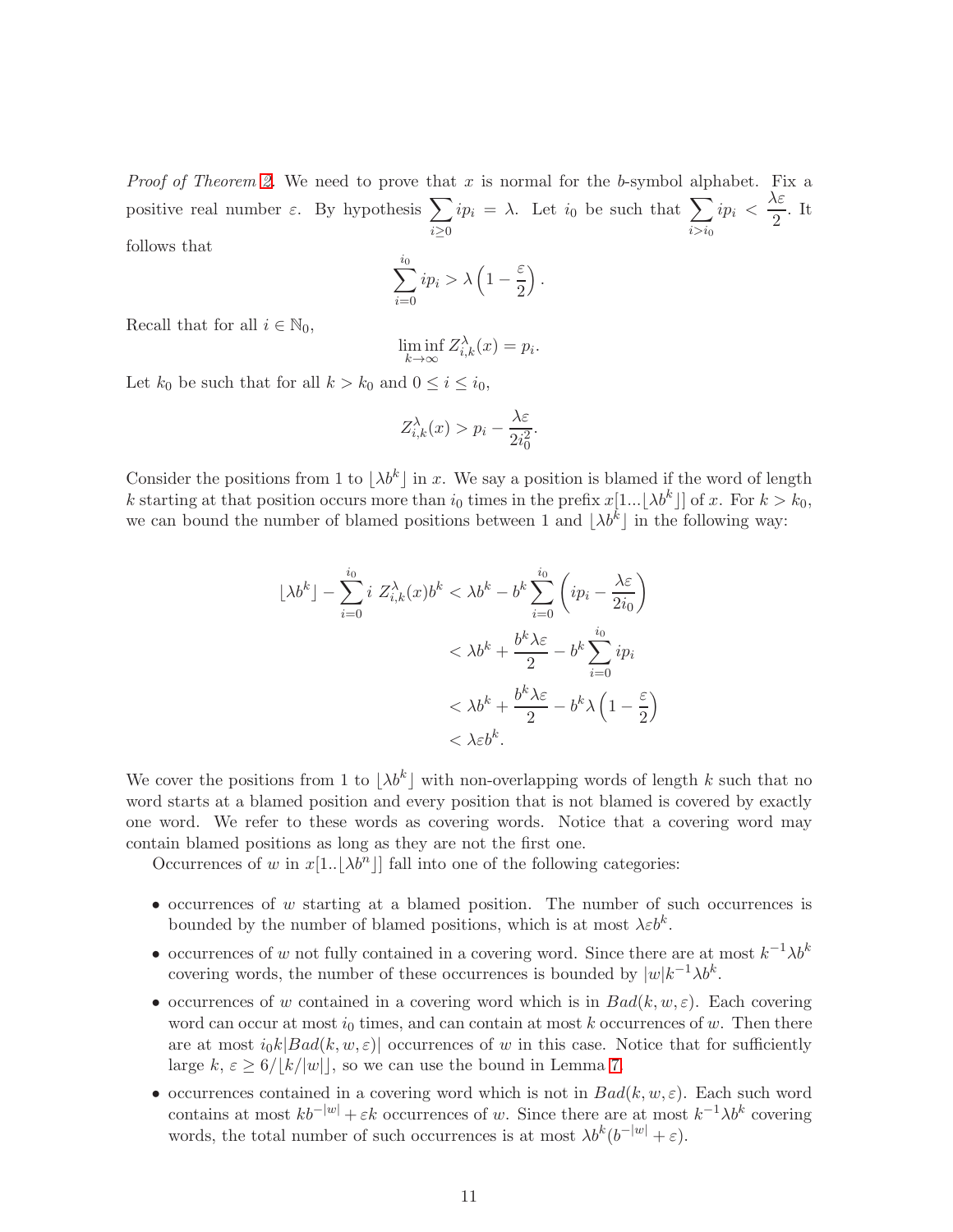Combining all the upper bounds for each category yields the following upper bound for the number of occurrences of w in  $x[1..\vert \lambda b^n \vert],$ 

$$
\frac{|x[1..\lfloor \lambda b^k\rfloor]|_w}{\lambda b^k}\leq \varepsilon+\frac{1}{k}|w|+\frac{4i_0|w|b^{|w|}}{\lambda}ke^{-\varepsilon^2kb^{|w|}/(6|w|)}+b^{-|w|}+\varepsilon.
$$

Taking limit superior we obtain

$$
\limsup_{k \to \infty} \frac{|x[1..\lfloor \lambda b^k \rfloor]|_w}{\lambda b^k} \leq 2\varepsilon + b^{-|w|}.
$$

Since this holds for every  $\varepsilon \leq 1/b^{|w|}$ , it follows that

$$
\limsup_{k \to \infty} \frac{|x[1..\lfloor \lambda b^k \rfloor]|_w}{\lambda b^k} \le b^{-|w|}.
$$

To show that x is normal we apply Lemma [6.](#page-9-3) Fix N and let k be such that  $\lambda b^{k-1} \leq N < \lambda b^k$ . Then, using the bounds obtained before,

$$
\limsup_{N \to \infty} \frac{|x[1..N]|_w}{N} \le \limsup_{n \to \infty} \frac{|x[1..\lfloor \lambda b^k \rfloor]|_w}{\lambda b^{k-1}} \le b^{1-|w|}.
$$

We conclude that  $x$  is normal.

Acknowledgements. The authors are grateful to Zeev Rudnick and to Benjamin Weiss for their comments on our investigations and for having insisted that we solve this problem.

### <span id="page-11-1"></span>References

- [1] Nicolás Alvarez, Verónica Becher, and Martín Mereb. Poisson generic sequences. *Submitted*, February 4, 2022. Preprint <https://arxiv.org/abs/2202.01632>.
- <span id="page-11-5"></span>[2] David H. Bailey and Michal Misiurewicz. A strong hot spot theorem. *Proceedings of the American Mathematical Society*, 134(9):2495–2501, 2006.
- <span id="page-11-2"></span>[3] Ver´onica Becher and Pablo Ariel Heiber. On extending de Bruijn sequences. *Information Processing Letters*, 111:930–932, 2011.
- <span id="page-11-3"></span>[4] David Champernowne. The construction of decimals normal in the scale of ten. *Journal of London Mathematical Society*, s1-8(4):254–260, 1933.
- <span id="page-11-6"></span><span id="page-11-4"></span>[5] Arthur H. Copeland and Paul Erd¨os. Note on normal numbers. *Bulletin American Mathematical Society*, 52:857–860, 1946.
- <span id="page-11-0"></span>[6] Nicolaas Gover de Bruijn. A combinatorial problem. *Indagationes Mathematicae*, 8:461–467, 1946.
- [7] Philippe Flajolet and Robert Sedgewick. *Analytic Combinatorics*. Cambridge University Press, 2009.

 $\Box$